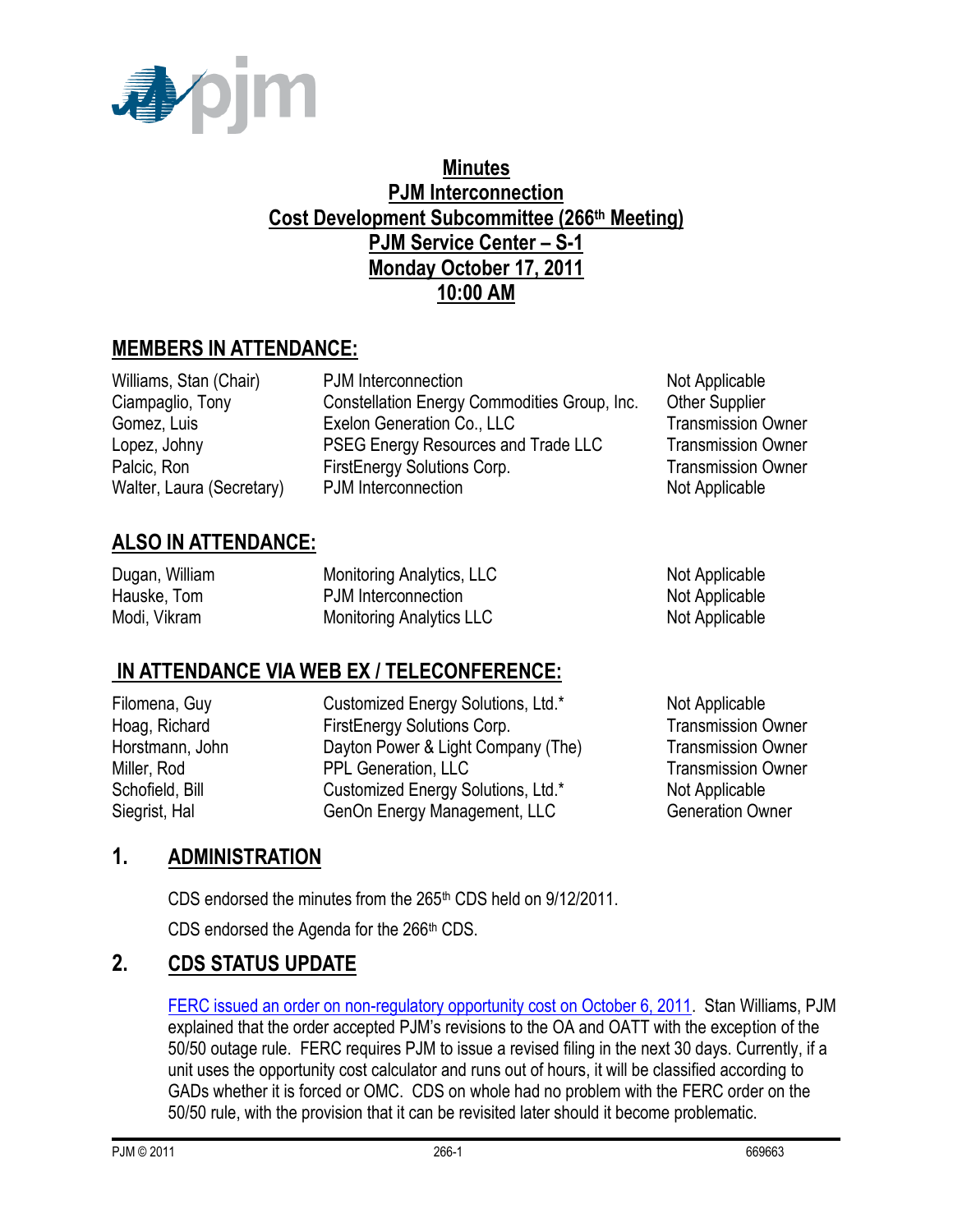

# **3. VOM, ACR AND CT EXPENSES**

Hal Siegrist, GenOn, presented a problem statement and manual language. CDS discussed the problem statement, and endorsed discussing the issue at the next meeting. The Market Monitor objected based on process as this Manual language was voted down by CDS at the 1/5/2011 meeting; however the IMM does agrees with this change, but feels it is being handled in the current VOM discussion (item 6).CDS agreed that this issue should be expedited so that Overhaul costs for CCs and CTs can be added into ACR for the next BRA (May 2012). Mr. Siegrist will coordinate with PJM to bring updated manual language consistent with the current version

# **4. NON-REGULATORY OPPORTUNITY COST: MANUAL 15 LANGUAGE**

Laura Walter, PJM, presented manual language to incorporate all FERC approved methods and reasons for opportunity cost into Manual 15, Section 9. CDS endorsed this manual language with minor revisions.

### **5. NO LOAD: [ISSUE TRACKING LINK](http://www.pjm.com/committees-and-groups/issue-tracking/issue-tracking-details.aspx?Issue=%7bB4390F49-FB83-4790-B1E7-89EF1844E073%7d)**

Tom Hauske, PJM, presented revised Manual 15 language for No Load calculations, including an attachment with several examples for discussion. The manual language allows two methods for calculating no load; both methods seemed to be acceptable to CDS. CDS members shall review the manual language and examples; endorsement will be sought at the November meeting. PJM staff will work with Stakeholders as needed.

### **6. VARIABLE OPERATING AND MAINTENANCE (VOM) COST DEFINITION: [ISSUE](http://www.pjm.com/committees-and-groups/issue-tracking/issue-tracking-details.aspx?Issue=%7b189C7210-9A23-4782-A5B5-634A6887CFE1%7d)  [TRACKING LINK](http://www.pjm.com/committees-and-groups/issue-tracking/issue-tracking-details.aspx?Issue=%7b189C7210-9A23-4782-A5B5-634A6887CFE1%7d)**

Laura Walter, PJM, presented a white paper on Avoidable Cost Rate (ACR) timing. She explained that this was a high level view of the Reliability Pricing Model (RPM) and energy markets. CDS had questions about the Energy and Ancillary Service offset calculation, PJM will attempt to answer these questions at the November meeting. CDS then revisited the consensus matrix item number seven "Addresses Capital versus Expense accounting practices". Some members were concerned with being able to track their costs consistently without adding a new accounting construct. New solutions were added to the matrix but no consensus was found. PJM staff will attempt to resolve the accounting practices question and bring compromise positions to the next CDS.

### **7. INFORMATION FOR UNIT TYPES NOT ADDRESSED BY MANUAL 15: [ISSUE](http://pjm.com/committees-and-groups/issue-tracking/issue-tracking-details.aspx?Issue=%7b3159C1F6-5498-412A-84F2-D4EA3F5834C6%7d)  [TRACKING](http://pjm.com/committees-and-groups/issue-tracking/issue-tracking-details.aspx?Issue=%7b3159C1F6-5498-412A-84F2-D4EA3F5834C6%7d)**

CDS prioritized the units and will address them in the following order:

- 1. Solid Waste or Biomass (PJM will bring manual language to the next CDS)
- 2. Wind
- 3. Hydro (Run of River)
- 4. Solar
- 5. Energy Storage Units